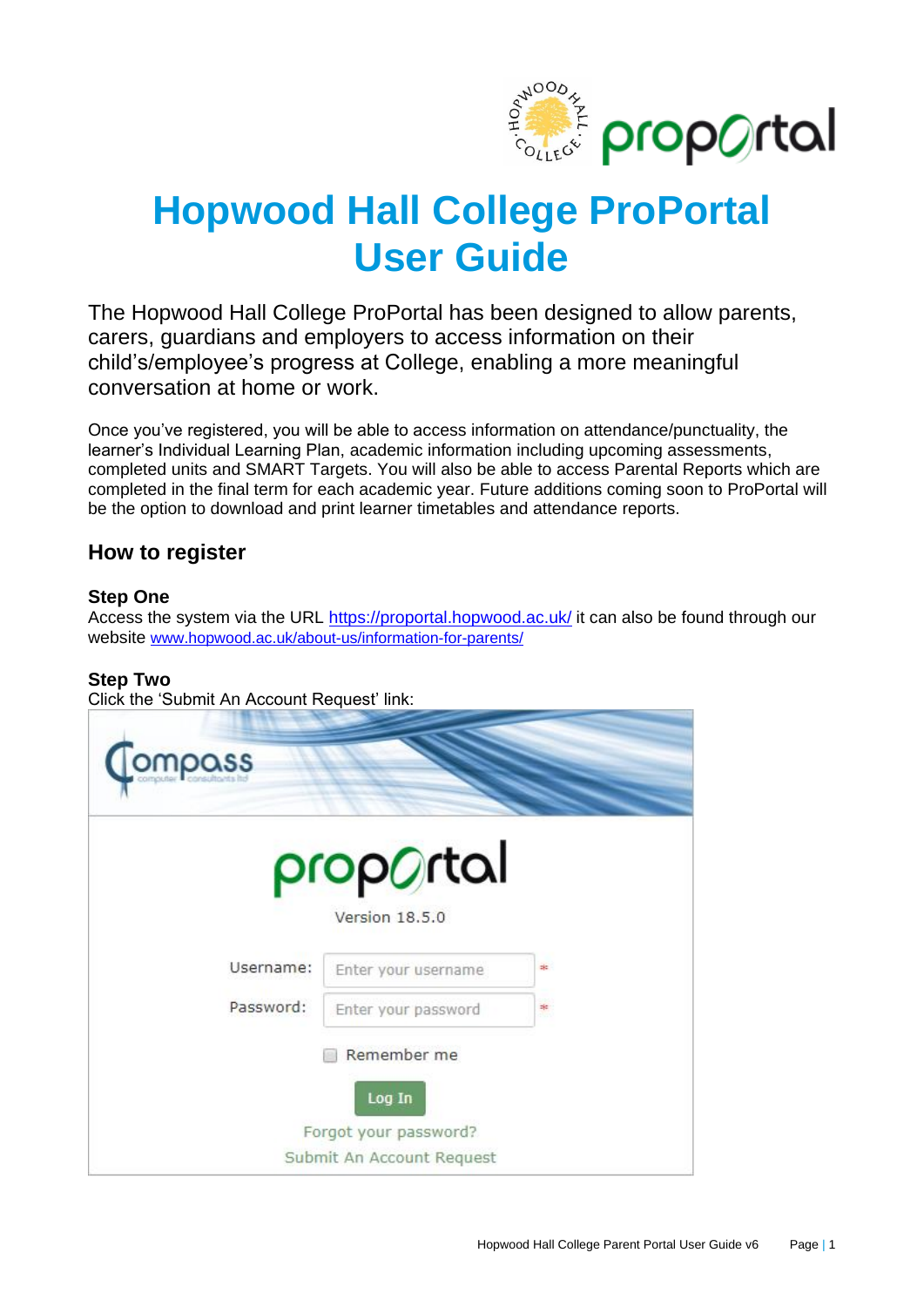### **Step Three**

Complete the form and press the 'Submit Request' button. Your email will automatically become your username for future login.

Note: The 'Student ID' is the short 6 digit number on their ID card.

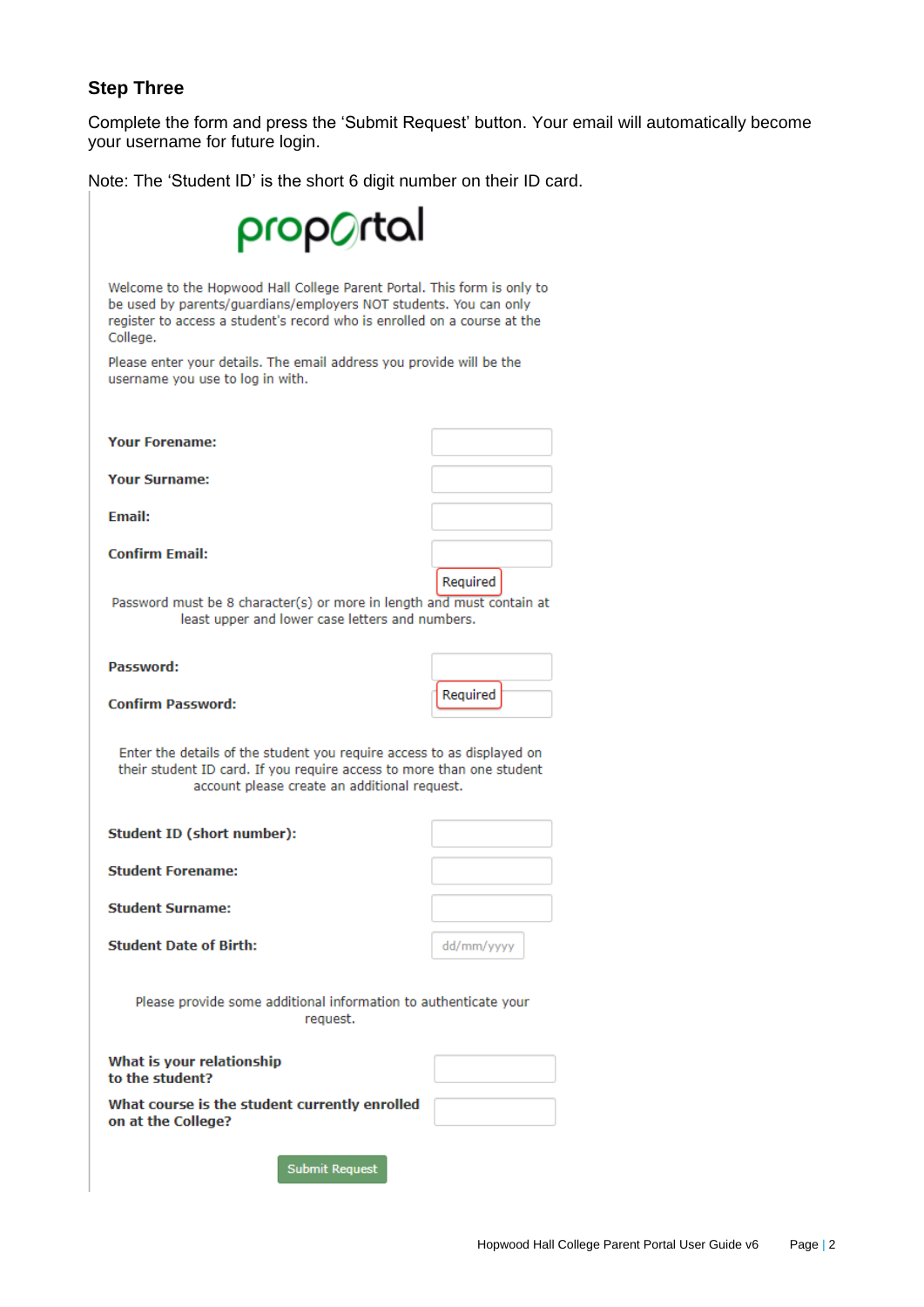You will receive an email to acknowledge your request from [parentportal@hopwood.ac.uk](mailto:parentportal@hopwood.ac.uk) where you will be required to click a link confirming your request followed by another once your request has been authorised. You will then be able to log onto the system with the username/password you specified when applying for access. Authorisation should take no longer than one working day.

### **Step Four**

When you log in you will see all learners that have been assigned to you. Click on a learner to access their information.



# Welcome Mahmoud Farag

Please Select a student



| <b>Notice Board</b>                                                                                                                                       | Recent 'My Comments'                                     |                                                         | <b>Upcoming Meetings</b>                                                                                             |  |  |  |
|-----------------------------------------------------------------------------------------------------------------------------------------------------------|----------------------------------------------------------|---------------------------------------------------------|----------------------------------------------------------------------------------------------------------------------|--|--|--|
| Welcome to the Hopwood Hall College Parent Portal<br>If you have any queries about the Parent Portal, please contact<br>us at: ParentPortal@hopwood.ac.uk | No Records<br>More                                       |                                                         | No Records<br>More                                                                                                   |  |  |  |
|                                                                                                                                                           | My Markbook                                              |                                                         | My Learning Diary                                                                                                    |  |  |  |
| <b>Upcoming Assessments</b>                                                                                                                               |                                                          | SG-APAL3MEDED-Level 3 Extended Diploma Media Production | $*10/02/2017$<br><b>SMART Target Due</b>                                                                             |  |  |  |
| ■ 03/03/2017<br>SG-APAL3MEDED-Level 3 Extended Diploma Media Production<br>- Year 2 - Sierra                                                              | - Year 2 - Sierra<br>Units<br>$-11/19$<br>$-44/61$       | Projected: 1368                                         | ORGANISATION: to become more self sufficient to aid<br>his independence.                                             |  |  |  |
| Assign 2 - Constraints on radio news production                                                                                                           | Asst<br>$-92/202$<br>Tasks<br>75%<br>$0\%$<br>25%<br>50% | 100%                                                    | $*10/02/2017$<br><b>SMART Target Due</b><br>Independence: <b>All and a</b> to be able to use assistive technology to |  |  |  |
| ■ 03/03/2017<br>SG-APAL3MEDED-Level 3 Extended Diploma Media Production                                                                                   | More                                                     |                                                         | work independently in the classroom.                                                                                 |  |  |  |
| - Year 2 - Sierra<br>Assign 1 - Forms and styles of radio news reporting                                                                                  |                                                          |                                                         | ■03/03/2017<br>Assessment Due<br>Assign 2 - Constraints on radio news production (Unit 41 -                          |  |  |  |
|                                                                                                                                                           | My Attendance & Punctuality                              |                                                         | News Production for Radio)                                                                                           |  |  |  |
| $\frac{1}{2}31/03/2017$<br>SG-APAL3MEDED-Level 3 Extended Diploma Media Production                                                                        | Attendance                                               | <sup>©</sup> Punctuality                                | ■03/03/2017<br>Assessment Due                                                                                        |  |  |  |
| - Year 2 -Sierra<br>Assign 3 - Produce news material                                                                                                      | 81%                                                      | 100%                                                    | Assign 1 - Forms and styles of radio news reporting (Unit 41 -<br>News Production for Radio)                         |  |  |  |
| ■28/04/2017<br>SG-APAL3MEDED-Level 3 Extended Diploma Media Production                                                                                    | More                                                     |                                                         | $\frac{1}{2}31/03/2017$<br>Assessment Due<br>Assign 3 - Produce news material (Unit 41 - News Production             |  |  |  |
| - Year 2 - Sierra<br>Assign 4 - Review own radio news work                                                                                                | Upcoming 'My SMART Targets'                              |                                                         | for Radio)                                                                                                           |  |  |  |
|                                                                                                                                                           | .                                                        |                                                         | $\sim$                                                                                                               |  |  |  |

### **Step Five**

#### Click 'More…' on any of the web parts on the front screen to view information in more detail.

| Code                                               | <b>Att</b> | Att%  | <b>Auth</b>  | Auth% | Lates          | Punct | Recent | Last Att  |
|----------------------------------------------------|------------|-------|--------------|-------|----------------|-------|--------|-----------|
| Monday-09:00-Functional Skills Maths<br>Level 1    | 19/26      | 73.1  | 0            | 73.1  | 0              | 100.0 | 73     | 4/3/2019  |
| Monday-10:30-Practical PE Unit 5                   | 22/25      | 88.0  | $\mathbf 0$  | 88.0  | $\overline{0}$ | 100.0 | 88     | 25/3/2019 |
| Thursday-09:00-iLearn UPS L2 Delta                 | 14/26      | 53.8  | 0            | 53.8  | 0              | 100.0 | 54     | 28/3/2019 |
| Thursday-11:00-Units 20                            | 20/27      | 74.1  | $\mathbf 0$  | 74.1  | $\mathbf{0}$   | 100.0 | 74     | 28/3/2019 |
| Tuesday-10:30-Functional Skills English<br>$E1-L1$ | 16/26      | 61.5  | 0            | 61.5  | 0              | 100.0 | 62     | 5/2/2019  |
| Tuesday-13:00-PDP                                  | 3/3        | 100.0 | $\mathbf 0$  | 100.0 | $\mathbf{0}$   | 100.0 | 100    | 25/9/2018 |
| Tuesday-14:30-Units 5                              | 15/26      | 57.7  | 1            | 61.5  | 0              | 100.0 | 58     | 5/2/2019  |
| Wednesday-09:00-Units 1,2,4                        | 18/26      | 69.2  | $\mathbf{1}$ | 73.1  | $\mathbf{0}$   | 100.0 | 69     | 13/2/2019 |
| Wednesday-13:00-Units 8, 10                        | 16/25      | 64.0  | $\mathbf{1}$ | 68.0  | 0              | 100.0 | 64     | 13/2/2019 |
| Total/Averages                                     | 143 / 210  | 68.1  | 3            | 69.5  | $\overline{0}$ | 100.0 | 71     | 28/3/2019 |